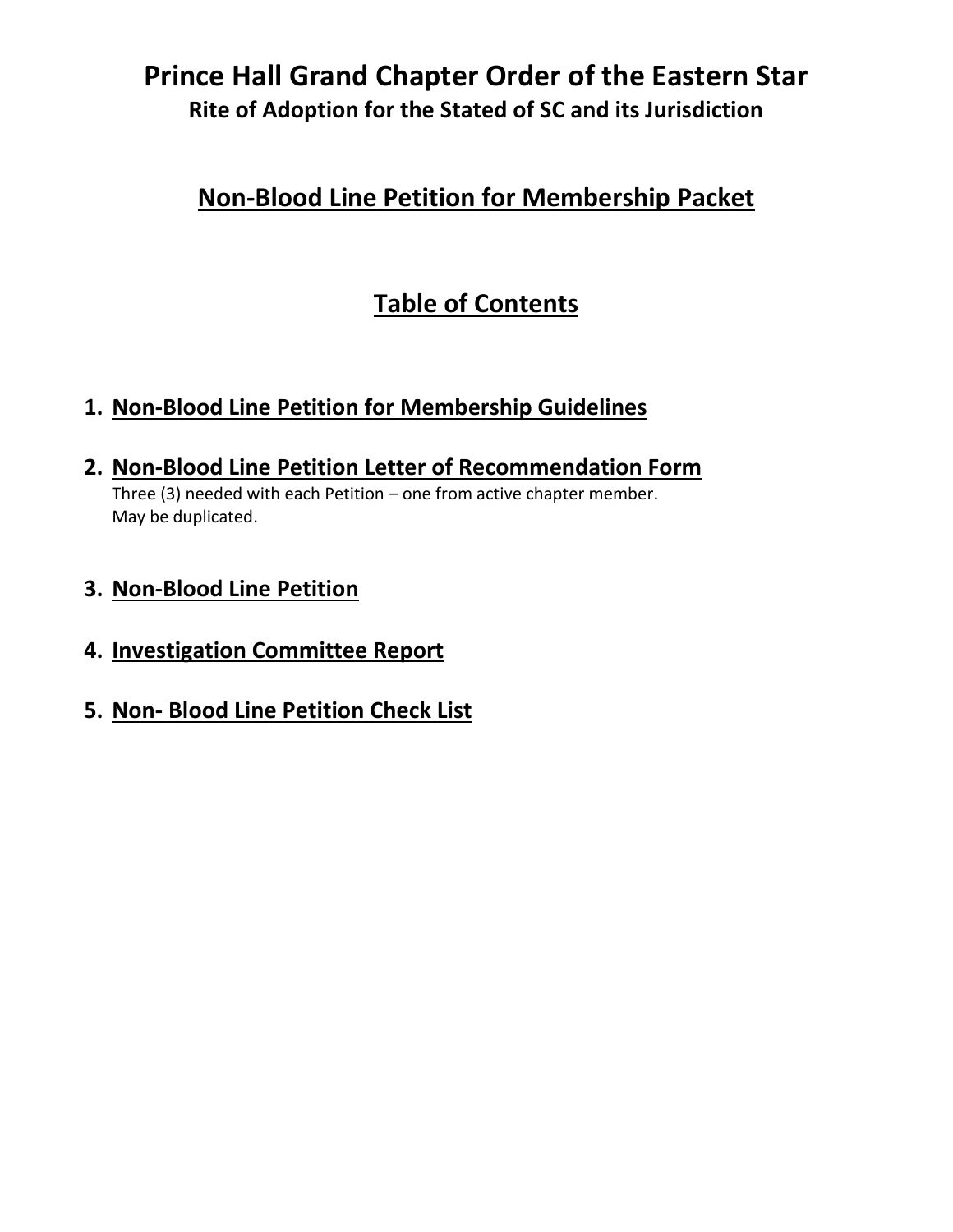### **Non-Blood Line Petition for Membership Guidelines**

The Most Worshipful Grand Master E. Spencer Scott, I 33<sup>°</sup> has granted us Open Season from **January 1, 2020 through June 30, 2020.** This affords us the opportunity to increase our chapter membership with ladies who can contribute to the growth of our fine order. All rules and regulations set forth must be followed without compromise within this time frame. The months of **January, February and March** are the designated months to receive the petitions, complete the investigations, ballot on the petitioner and initiate the petitioner. The Non-Blood-Line Petitions must be submitted to the chapter by March 31, 2020. This means that you cannot take in ANY applications after March 31, 2020. With each step being a 30-day process, you will have until June 30, 2020 to complete the three-step process. You should continue to reclaim members (Edit #1) as you also recruit new members who meet the Blood-Line qualification. Thank you for your cooperation.

#### **Petition Fee**

**Non- Blood Line Petitions Fee is \$125.00.** A check or money order made payable to **PHGC-OES – SC** must be submitted with the approved petition. If petition is rejected this fee will be returned.

**If petition is granted, the petitioner will be responsible for paying dues to the local chapter that she desires to join.** 

#### **Non- Blood Line Petitions:**

- **may only be accepted by a chapter during the months of January, February and March.**
- **must be presented to the local chapter that the petitioner wishes to join.**
- **must be submitted with three (3) Letters of Recommendation. One (1) of these three, MUST be from an active member of said chapter (***Form provided)*
- **Process must be completed by June 30, 2020. NO EXCEPTIONS.**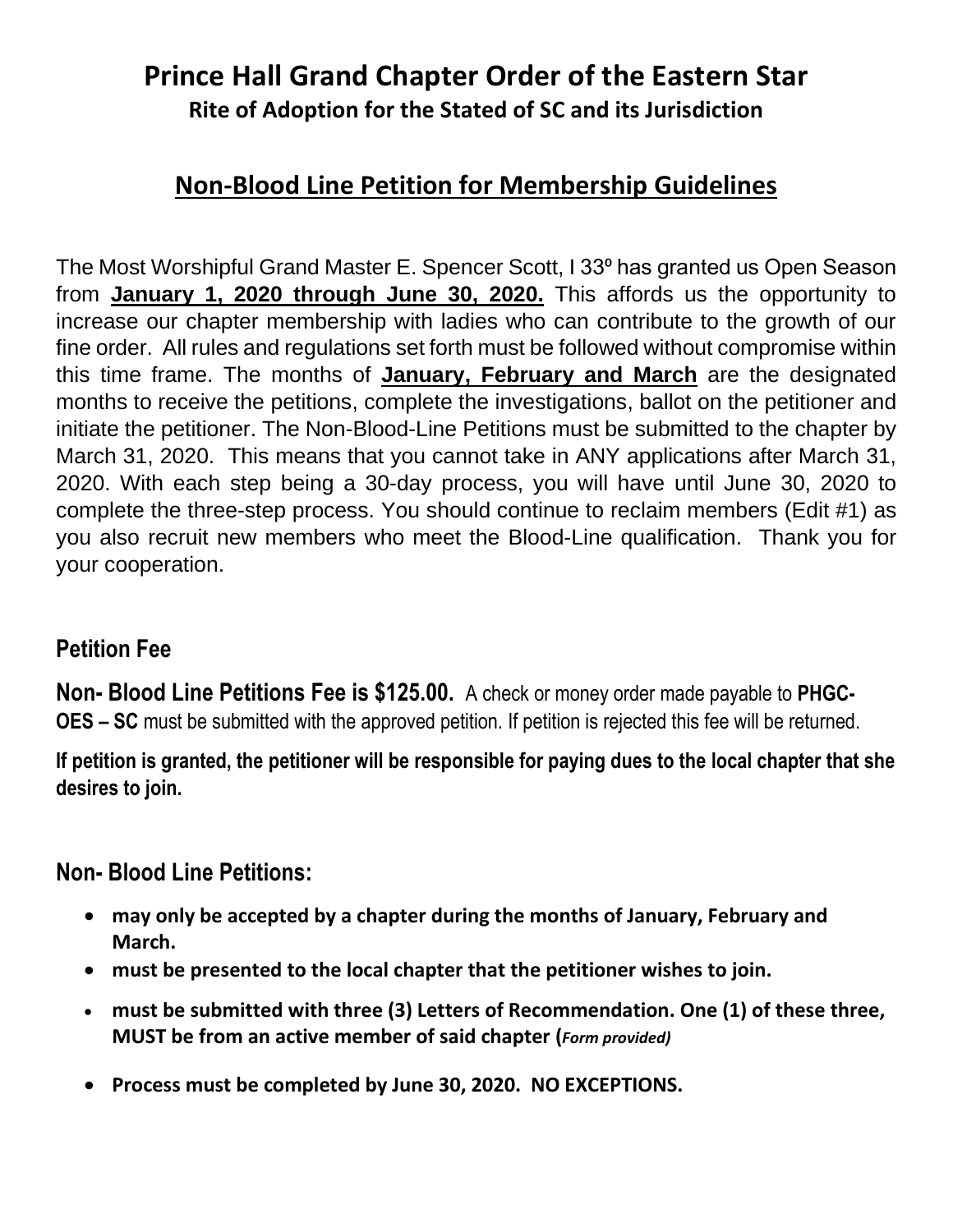#### **Instructions for submitting Petition**

- **1. Petition must be completed by petitioner in its entirety.**
- *2.* **Petition must have three (3) Letters of Recommendations submitted with it.** 
	- *a.* **Recommendation from one (1) active member of the chapter.**
	- *b.* **Two (2) Recommendations from a community member or co-worker. (i.e.** *Pastor, Civic organization, sorority, professional organization, etc.)*
- **3. Completed petition is presented to the chapter in regular open meeting.**
- **4. The petition is given to the Investigation Committee of the chapter made up of three (3) chapter members.**
- **5. The Investigating Committee conducts the investigation and reports (written and oral) back to the chapter at the next regular meeting.**
- **6. The chapter votes by secret ballot to approve or not approve the petition.**
- **7. ONLY approved petitions are sent to the Grand Worthy Matron for Final Approval.**
- **8. If approval is granted, Initiation can be scheduled for the next regular chapter meeting.**

#### **Example:**

#### **Meeting # 1 - Regular Monthly Chapter Meeting**

Completed petition introduced in regular open chapter meeting. Worthy Matron assigns petition to Investigation Committee.

**\_\_\_\_\_\_\_\_\_\_\_\_\_\_\_\_\_\_\_\_\_\_\_\_\_\_\_\_\_\_\_\_\_\_\_\_\_\_\_\_\_\_\_\_\_\_\_\_\_\_\_\_\_\_\_\_\_\_\_\_\_\_\_\_\_\_\_\_\_\_\_\_\_\_**

#### **Meeting # 2 Regular Monthly Chapter Meeting**

Report of Investigation Committee given to chapter in open meeting. Chapter ballots (secret)on petition. If approved by the chapter, petition w/ \$125.00 petition fee is sent to Grand Worthy Matron for Final Approval. If Approval is granted, initiation of petitioner can be scheduled for next regular meeting.

#### **Meeting # 3 - Regular Monthly Chapter Meeting**

Initiation of petitioners.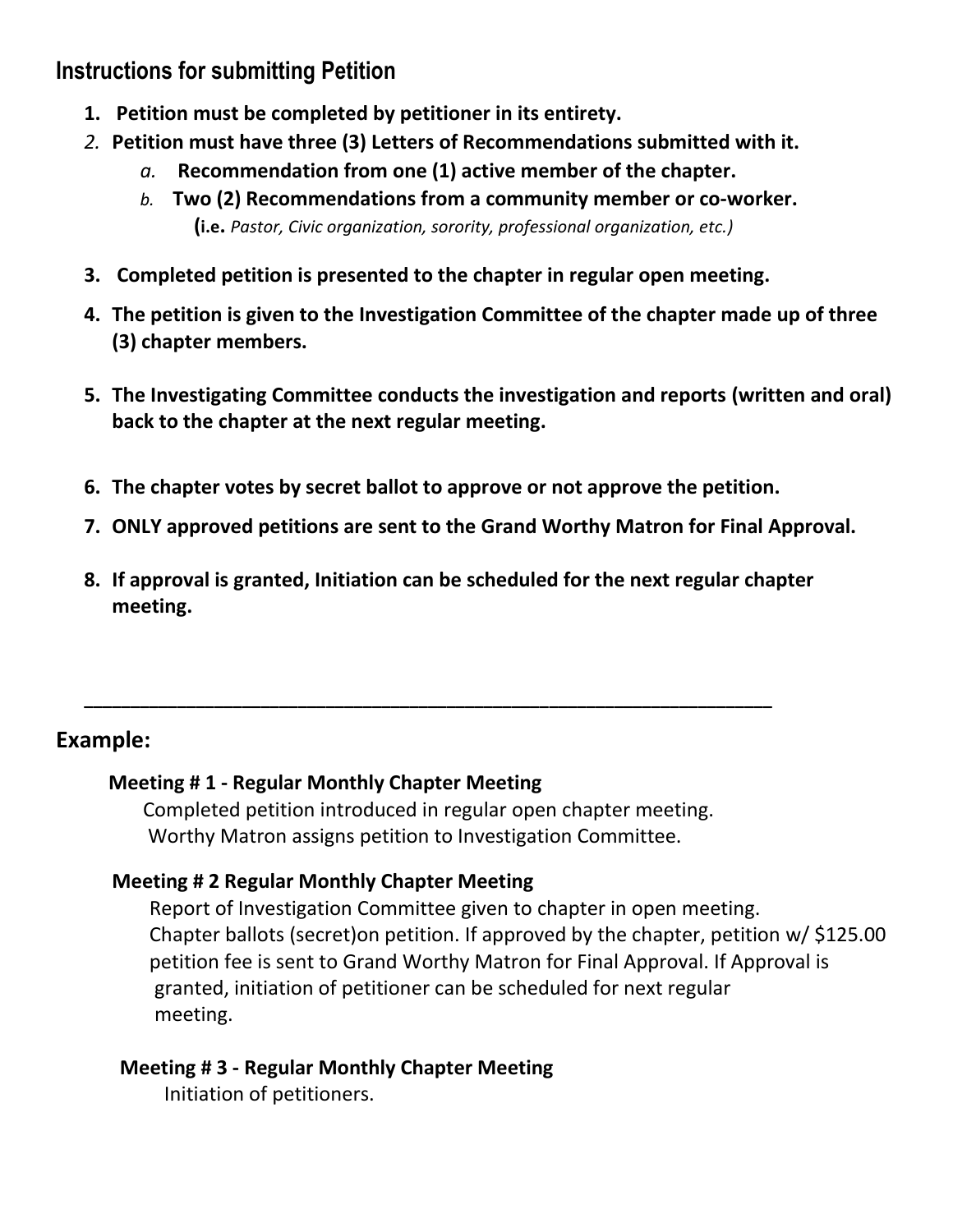# **Prince Hall Grand Chapter Order of the Eastern Star**

**Rite of Adoption for the Stated of SC and its Jurisdiction**

#### **Letter of Recommendation**

| Street<br>City<br>State & Zip                                                                                                                                                                                                                       |  |
|-----------------------------------------------------------------------------------------------------------------------------------------------------------------------------------------------------------------------------------------------------|--|
|                                                                                                                                                                                                                                                     |  |
|                                                                                                                                                                                                                                                     |  |
| To be completed by the individual making the recommendation.                                                                                                                                                                                        |  |
|                                                                                                                                                                                                                                                     |  |
| Are you a member of the Order of the Eastern Star? ______________________________                                                                                                                                                                   |  |
|                                                                                                                                                                                                                                                     |  |
|                                                                                                                                                                                                                                                     |  |
|                                                                                                                                                                                                                                                     |  |
|                                                                                                                                                                                                                                                     |  |
| In your opinion, is this individual:                                                                                                                                                                                                                |  |
| Friendly                                                                                                                                                                                                                                            |  |
|                                                                                                                                                                                                                                                     |  |
| <b>Respectful of others</b>                                                                                                                                                                                                                         |  |
| Cooperative                                                                                                                                                                                                                                         |  |
| <u>No and the Second Second Second Second Second Second Second Second Second Second Second Second Second Second Second Second Second Second Second Second Second Second Second Second Second Second Second Second Second Second </u><br>Responsible |  |
| <b>No</b>                                                                                                                                                                                                                                           |  |
| <b>Law Abiding</b><br><b>No</b>                                                                                                                                                                                                                     |  |
|                                                                                                                                                                                                                                                     |  |
| May we contact you by phone if we have further questions? _________________                                                                                                                                                                         |  |
|                                                                                                                                                                                                                                                     |  |
|                                                                                                                                                                                                                                                     |  |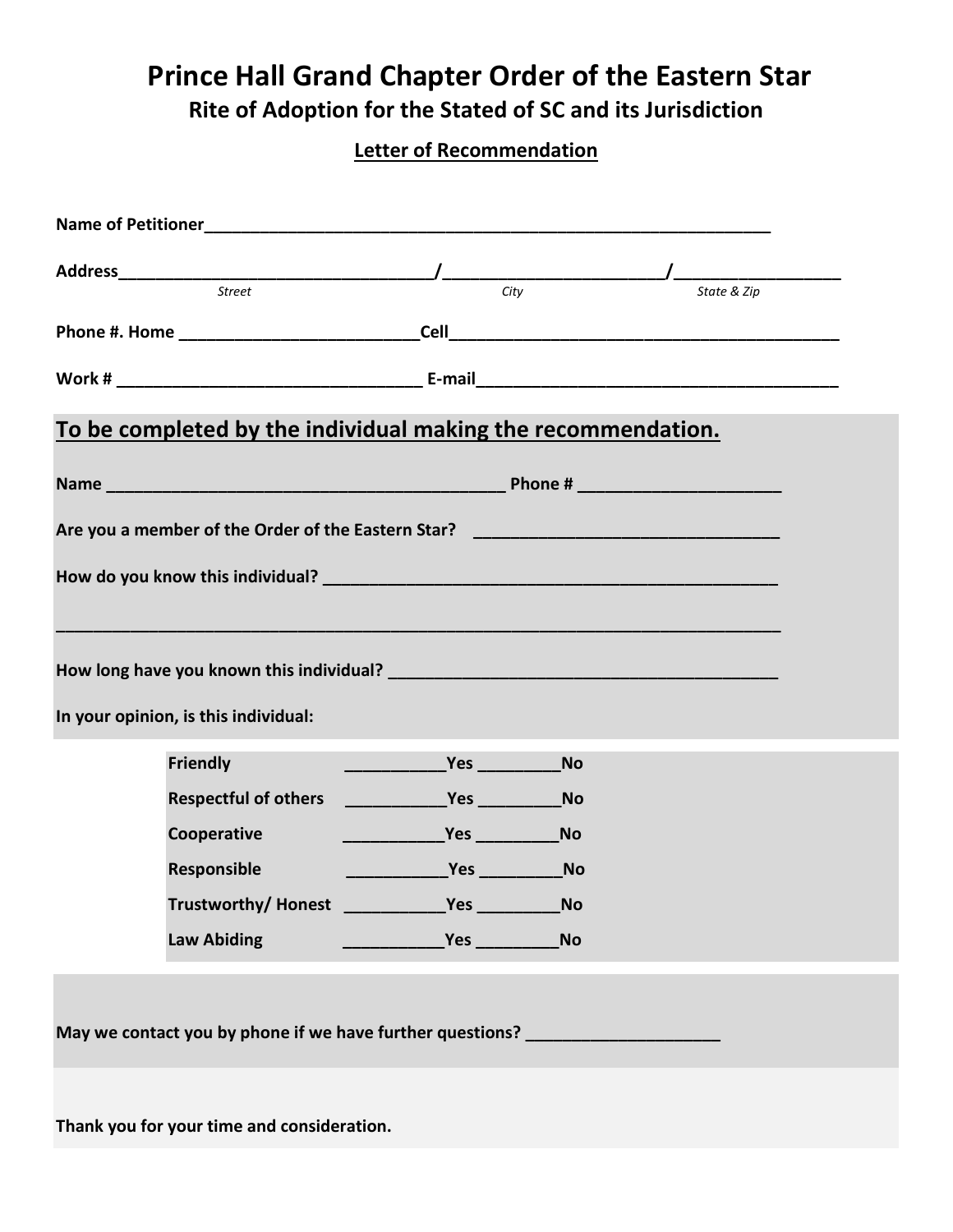# **Non-Blood Line Petition for Membership**

|                | To the Worthy Matron, Officers, and members of                                                                                                                                                                                                                                                                                                                    |                                  |                                |
|----------------|-------------------------------------------------------------------------------------------------------------------------------------------------------------------------------------------------------------------------------------------------------------------------------------------------------------------------------------------------------------------|----------------------------------|--------------------------------|
|                |                                                                                                                                                                                                                                                                                                                                                                   |                                  | The Order of the Eastern Star: |
| Chapter's Name |                                                                                                                                                                                                                                                                                                                                                                   |                                  |                                |
|                |                                                                                                                                                                                                                                                                                                                                                                   |                                  |                                |
|                |                                                                                                                                                                                                                                                                                                                                                                   |                                  |                                |
|                |                                                                                                                                                                                                                                                                                                                                                                   |                                  |                                |
|                |                                                                                                                                                                                                                                                                                                                                                                   |                                  |                                |
|                |                                                                                                                                                                                                                                                                                                                                                                   |                                  |                                |
| Carolina.      | solicits the light and privileges of the Order of the Eastern Star in your Chapter. If the<br>prayer of her petition is granted, she pledges her honor that she will, in all respects,<br>conform to the legal requirements of your Chapter, and be subject to the rules and<br>regulations of District # ____________ and the Prince Hall Grand Chapter of South |                                  |                                |
|                | Please answer the following questions. (O. E. S. Petition Questions)                                                                                                                                                                                                                                                                                              |                                  |                                |
|                |                                                                                                                                                                                                                                                                                                                                                                   | (To be filled out by Petitioner) |                                |
|                | 1. Date of Birth _______________________Occupation _____________________________                                                                                                                                                                                                                                                                                  |                                  |                                |
|                | 2. Marital Status: Check One Married: Single: Widow: Divorced:                                                                                                                                                                                                                                                                                                    |                                  |                                |
|                | 3. Is this petition being made of your own free will?                                                                                                                                                                                                                                                                                                             |                                  |                                |
|                |                                                                                                                                                                                                                                                                                                                                                                   |                                  |                                |
|                | 5. Do you have a Church home? If so the Name:                                                                                                                                                                                                                                                                                                                     |                                  |                                |
|                | 6. Do you understand we wear pure white, dresses/ skirt suits of tea length or longer, stockings,<br>gloves and shoes, no winter whites?<br><u> </u>                                                                                                                                                                                                              |                                  |                                |
|                | 7. Are you physically and financially able to support the Chapter, District, and State activities?                                                                                                                                                                                                                                                                |                                  |                                |
|                | 8. Are you willing to attend meetings, workshops and special meetings called by the Worthy Matron,<br>District Deputy or Grand Worthy Matron? __________                                                                                                                                                                                                          |                                  |                                |
|                |                                                                                                                                                                                                                                                                                                                                                                   |                                  |                                |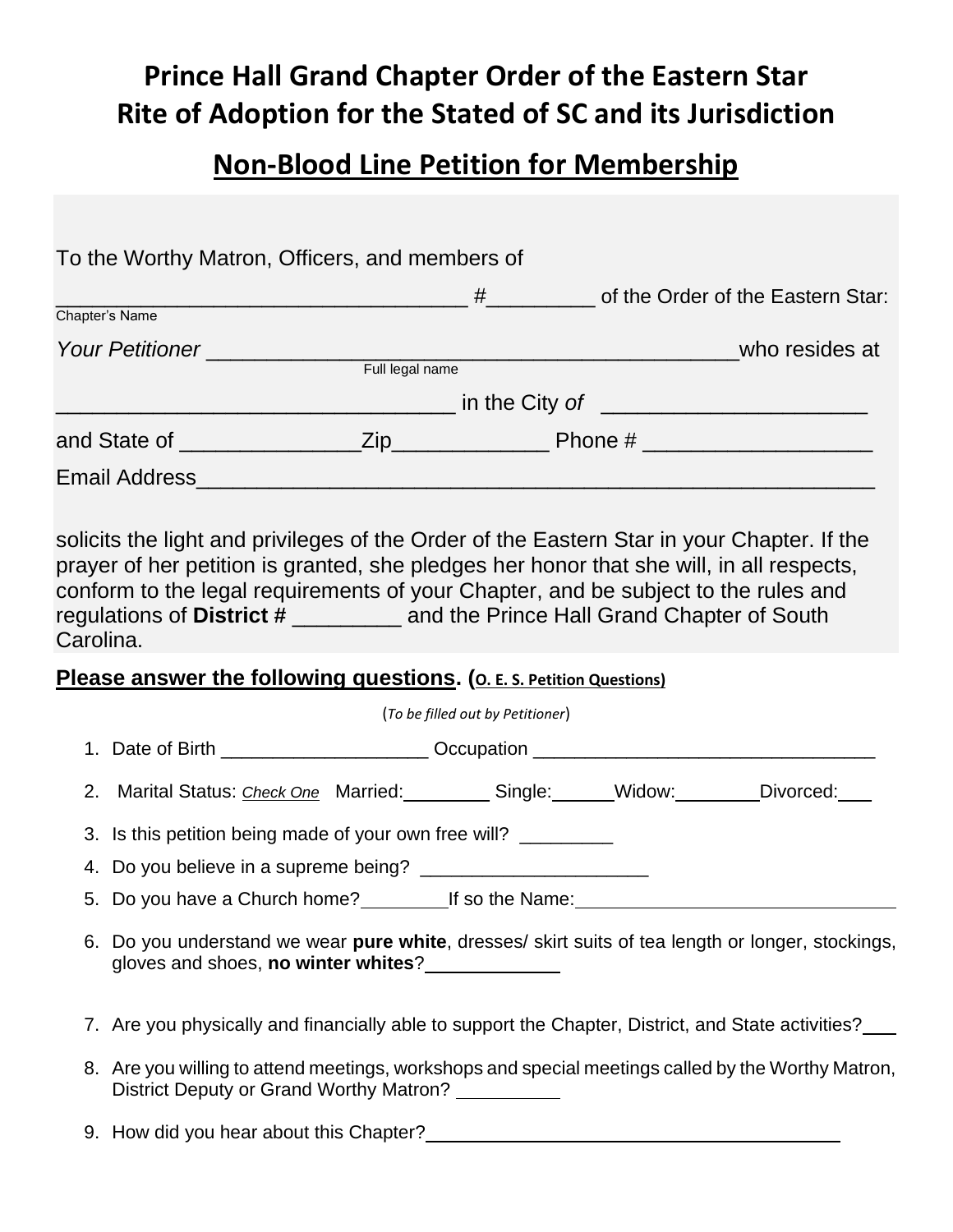|     | 10. Why do you want to be a member of this Chapter?                                                                                                                                                            |        |  |
|-----|----------------------------------------------------------------------------------------------------------------------------------------------------------------------------------------------------------------|--------|--|
|     |                                                                                                                                                                                                                |        |  |
| 11. | Have you ever made a petition to or been rejected by any Prince Hall Chapter of the                                                                                                                            |        |  |
| 12. | If your answer to #11 is yes, which Chapter? ________________When _________                                                                                                                                    |        |  |
| 13. | Have you ever been convicted of a felony? ____________Yes ___________________No                                                                                                                                |        |  |
| 14. | If answer to #13 is yes, please give date of conviction and explain the nature of the crime.                                                                                                                   |        |  |
| 15. | Are you a registered voter?                                                                                                                                                                                    |        |  |
| 16. | Do you pledge on your honor as a woman that all information given on your Petition for<br>membership and this questionnaire is true?<br><u>Letting and this questionnaire is true?</u>                         |        |  |
|     | 17. Do you pledge to adhere to the rules and regulations established in the By-Laws and Constitution<br>that governs Prince Hall Grand Chapter Order of the Eastern Star and Rite of Adoption for the State of |        |  |
|     | The Petition fee of \$125.00 must accompany this application. This fee will be returned to the Petitioner should<br>her petition not be granted.                                                               |        |  |
|     | <b>Signature of Petitioner</b>                                                                                                                                                                                 |        |  |
|     |                                                                                                                                                                                                                |        |  |
|     | To be completed by the Chapter                                                                                                                                                                                 |        |  |
|     | After careful investigation of the above-named Petitioner,                                                                                                                                                     |        |  |
|     | we recommend this applicant for consideration to join the Order of the Eastern Star.                                                                                                                           |        |  |
|     | We DO NOT BRING A FAVORABLE RECCOMENDATION.                                                                                                                                                                    |        |  |
|     | To be signed by Investigation Committee:                                                                                                                                                                       | Phone# |  |
|     | <b>Chairperson</b>                                                                                                                                                                                             |        |  |
|     |                                                                                                                                                                                                                |        |  |
|     |                                                                                                                                                                                                                |        |  |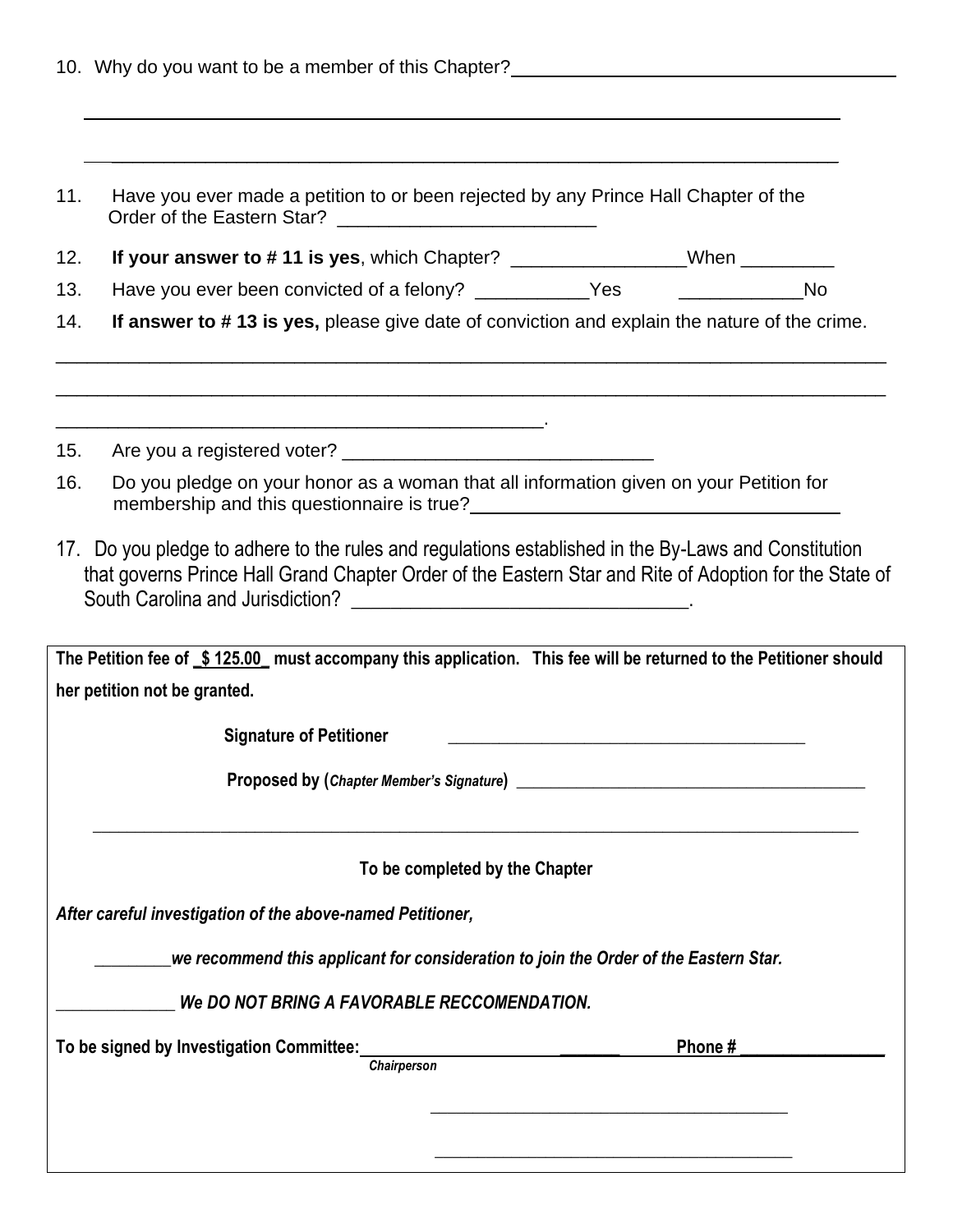## **Report of Investigation Committee**

| Name of Petitioner and the contract of the contract of the contract of the contract of the contract of the contract of the contract of the contract of the contract of the contract of the contract of the contract of the con       |                             |                                    |                  |  |
|--------------------------------------------------------------------------------------------------------------------------------------------------------------------------------------------------------------------------------------|-----------------------------|------------------------------------|------------------|--|
|                                                                                                                                                                                                                                      |                             |                                    |                  |  |
|                                                                                                                                                                                                                                      |                             |                                    |                  |  |
|                                                                                                                                                                                                                                      |                             |                                    |                  |  |
| Occupation __________________________________Church Affiliation ________________                                                                                                                                                     |                             |                                    |                  |  |
|                                                                                                                                                                                                                                      |                             |                                    |                  |  |
| Awards Received <b>contract and the contract of the contract of the contract of the contract of the contract of the contract of the contract of the contract of the contract of the contract of the contract of the contract of </b> |                             |                                    |                  |  |
|                                                                                                                                                                                                                                      |                             |                                    |                  |  |
|                                                                                                                                                                                                                                      |                             |                                    |                  |  |
|                                                                                                                                                                                                                                      |                             |                                    |                  |  |
| Petition Fee paid \$                                                                                                                                                                                                                 |                             |                                    |                  |  |
|                                                                                                                                                                                                                                      |                             |                                    |                  |  |
|                                                                                                                                                                                                                                      |                             |                                    |                  |  |
|                                                                                                                                                                                                                                      | <b>For Chapter Use Only</b> |                                    |                  |  |
|                                                                                                                                                                                                                                      |                             |                                    |                  |  |
| Remarks <b>No. 2018 Remarks Remarks Remarks Remarks Remarks Remarks Remarks Remarks Remarks Remarks Remarks Remarks Remarks Remarks Remarks Remarks Remarks Remarks Remarks Remarks Re</b>                                           |                             |                                    |                  |  |
|                                                                                                                                                                                                                                      |                             | _Date __________Seal______________ |                  |  |
|                                                                                                                                                                                                                                      |                             |                                    | Date <b>Date</b> |  |